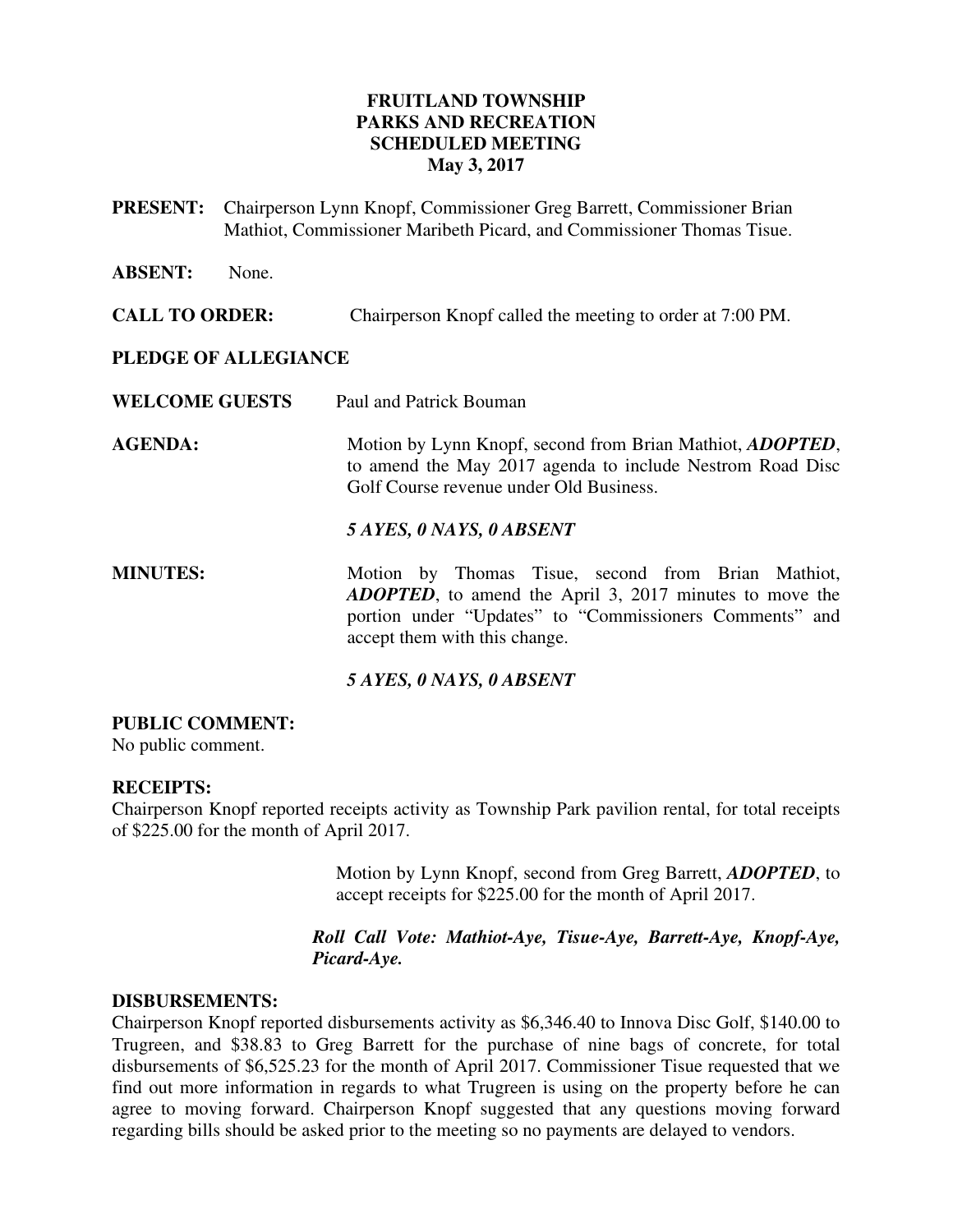Motion by Lynn Knopf, second from Thomas Tisue, *ADOPTED*, to pay Innova Disc Golf in the amount of \$6,346.40.

### *Roll Call Vote: Picard-Aye, Knopf-Aye, Barrett-Aye, Tisue-Aye, Mathiot-Aye.*

Motion by Lynn Knopf, second from Brian Mathiot, *ADOPTED*, to pay Trugreen in the amount of \$140.00.

### *Roll Call Vote: Mathiot-Aye, Tisue-Abstain, Barrett-Aye, Knopf-Aye, Picard-Aye*

Motion by Lynn Knopf, second from Thomas Tisue, *ADOPTED*, to pay Greg Barrett in the amount of \$38.83.

 *Roll Call Vote: Picard-Aye, Knopf-Aye, Barrett-Aye, Tisue-Aye, Mathiot-Aye.* 

### **OLD BUSINESS:**

### **1. Patrick Bouman – Eagle Scout Project**

Patrick Bouman offered the commissioners a list of items for the project he will be working on at Nestrom Road Park, including the pavilions and the playground equipment. Chairperson Knopf questioned whether Patrick would be patching or filling the holes in the pavilion wood that were created by rodents and he said that would be included. The commissioners all looked over the price list and made suggestions and/or recommendations as necessary. The purchase of a power washer is something that the commissioners agreed to look into as well. Commissioner Tisue asked if there could possibly be a liability issue with Patrick and other scouts doing the work, and Chairperson Knopf stated that a waiver would be sent to everyone working on this project to sign. The commissioners approved Patrick moving forward, and he will attend the June meeting to give an update on the project. Commissioner Knopf will be adding a story to the website about Patrick and his project.

### **2. Schedule other budget items**

Chairperson Knopf reported that the fencing is being taken care of. She added that the pickleball court painting cannot be completed until at least June for temperature reasons. Chairperson Knopf also added that Supervisor Jeske and the Township Board required two additional quotes for the tree trimming project. Commissioner Tisue cautioned when wounding an oak, stating that it needs to be done in a particular time frame.

Chairperson Knopf stated that she got the tennis court information to Commission Mathiot late, so this will be discussed at the June meeting. Commissioner Tisue stated that the shuffleboard court is too rough, so power washing it will make it worse. A coating was discussed as a possible solution. Chairperson Knopf also added that a product needs to be applied to the roof of each pavilion to prevent mold and moss, and the commissioners agreed. Commissioner Mathiot stated that he would do research for the door of the pavilion and look for quotes, but that he is waiting on the original quote and measurements from Chairperson Knopf. Commissioner Tisue questioned the subject of sanitation at Marcus Park, and that he would like it looked at again. Commissioner Knopf stated that Supervisor Jeske said she was going to talk the board.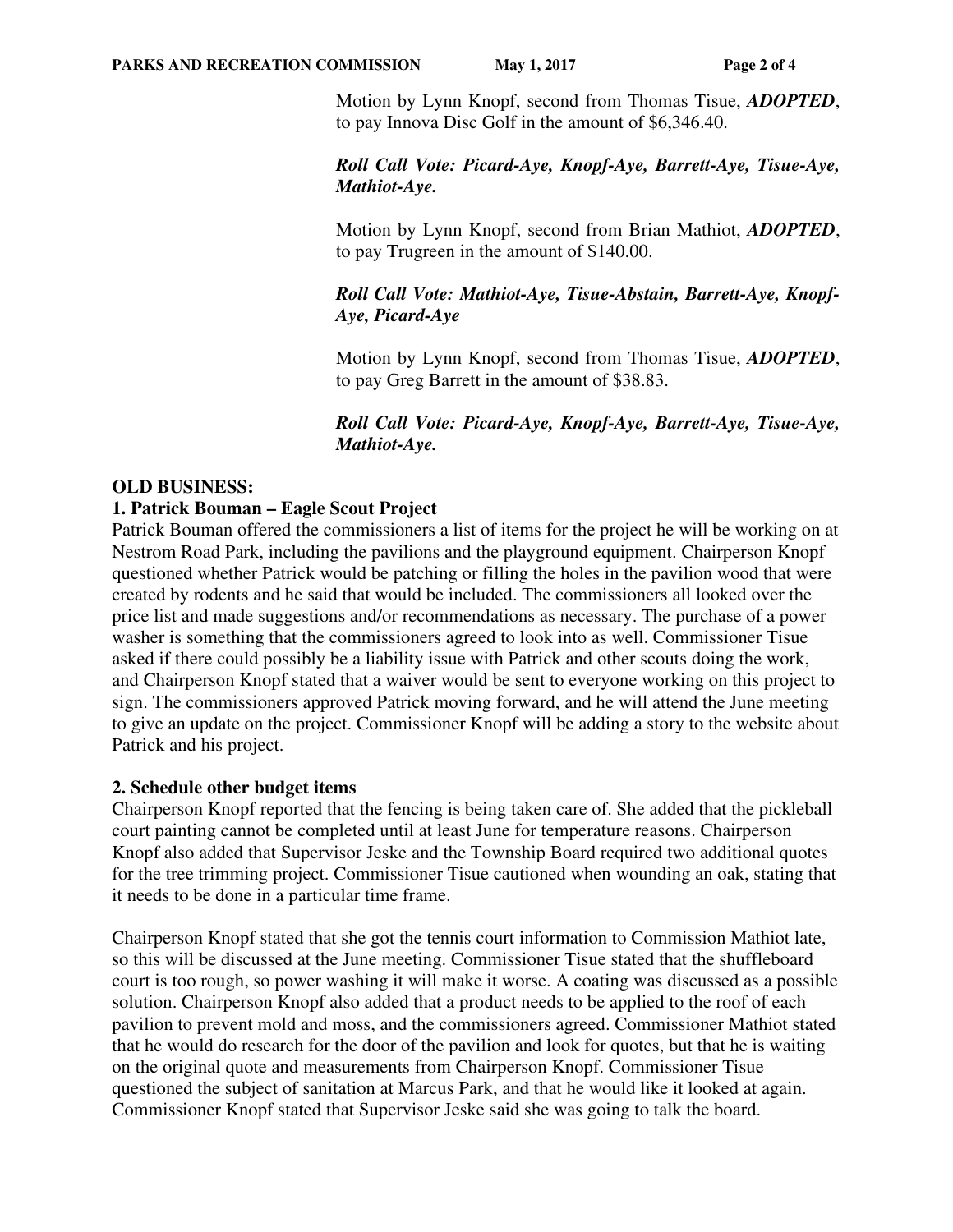Motion by Tom Tisue, second from Maribeth Picard, *ADOPTED*, to approach the board about reconsidering a restroom at Marcus Park.

 *Roll Call Vote: Mathiot-Aye, Tisue-Aye, Barrett-Aye, Knopf-Aye, Picard-Aye.* 

The commissioners agreed that they need a better breakdown of Repairs and Maintenance.

### **3. Grant ideas**

Chairperson Knopf stated that the Township Board feels very strongly about replacing the playground equipment at Nestrom Road Park. Commissioner Picard stated that she would help work on this project. In terms of the playground equipment currently at the park, it was suggested that the commission gets ahold of local community foundations or other organizations who might take the playground equipment at no cost to the commission. Commissioner Mathiot suggested that instead of looking into multiple grants, the commission focus on the grant for playground equipment this year and next year focus on the tennis court. The others agreed.

### **4. Disc golf**

Commissioner Barrett stated that things are still being worked on and put into place. He added that signs will be going up in regards to staying on the trails and using the stairs. Commissioner Barrett also added that if things remain troublesome, course redesign will be looked at if it's necessary.

#### **5. Disc golf revenue**

Motion by Lynn Knopf, second from Greg Barrett, *ADOPTED*, to amend the Parks and Recreation budget to add a disc golf donations.

 *Roll Call Vote: Picard-Aye, Knopf-Aye, Barrett-Aye, Tisue-Aye, Mathiot-Aye.* 

### **NEW BUSINESS:**

### **1. Meeting times**

Commissioner Tisue said he has personal reasons for not being able to attend early, so the commission decided not to change the meeting time.

### **2. Pavilion rental**

All of the commissioners agreed that a 30-day notice for cancellation for pavilion rental is acceptable, and will keep things the way they are. Chairperson Knopf stated that she would like the agreement added to the website.

### **3. NHS volunteering**

Commissioner Picard stated that she has been in discussions with Whitehall District Schools' NHS organizer Bobbi Oldenburg, and moving forward, the commission will be working with Ms. Oldenburg and her students for volunteer work. Commissioner Picard stated that it would be helpful for the commission to create a list of projects for the NHS students to complete, and that she wants to make sure we have many options ranging in the number of hours needed for the